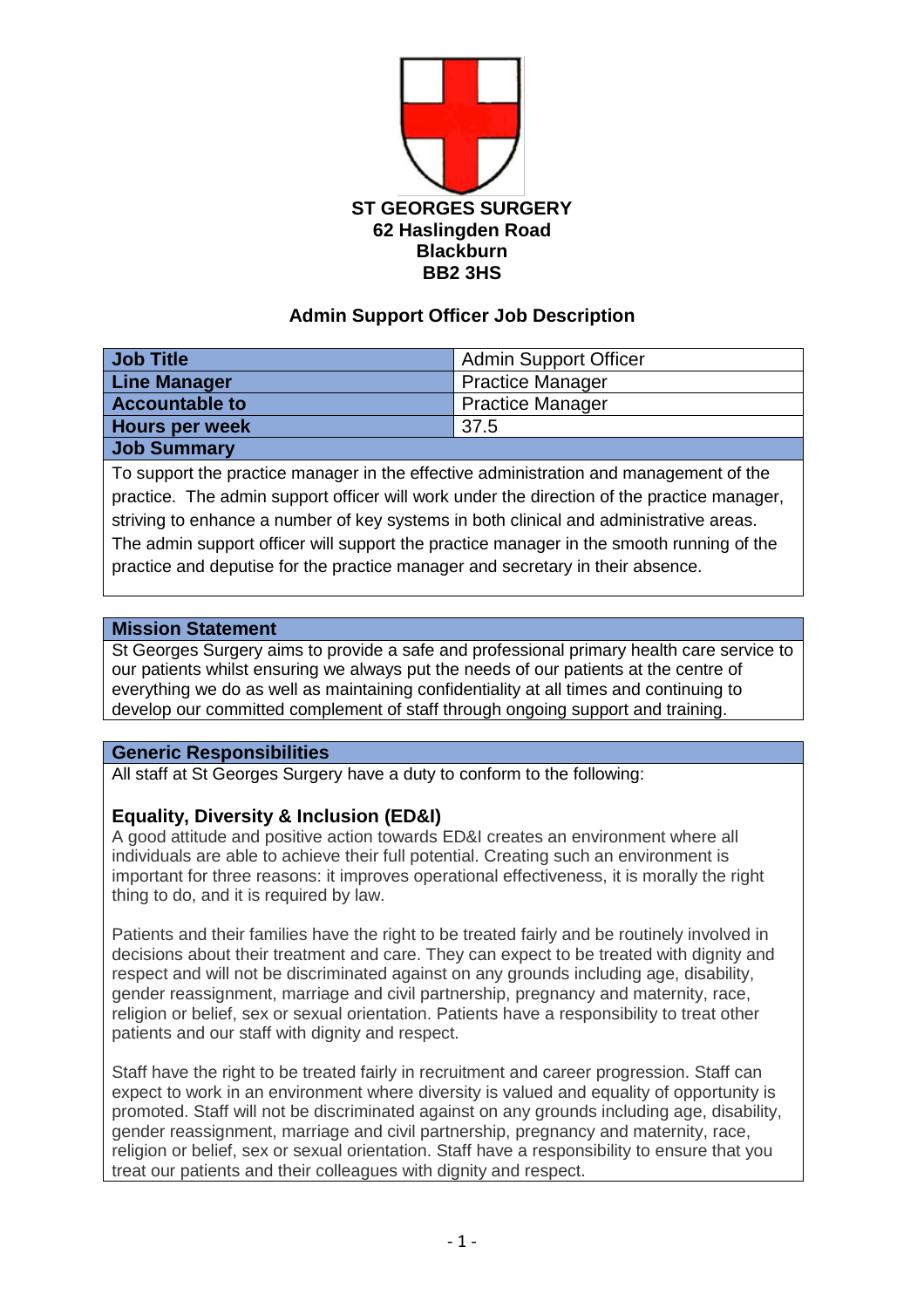

## **Safety, Health, Environment and Fire (SHEF)**

This practice is committed to supporting and promoting opportunities to for staff to maintain their health, well-being and safety. You have a duty to take reasonable care of health and safety at work for you, your team and others, and to cooperate with employers to ensure compliance with health and safety requirements. All personnel are to comply with the Health and Safety at Work Act 1974, Environmental Protection Act 1990, Environment Act 1995, Fire Precautions (workplace) Regulations 1999 and other statutory legislation.

# **Confidentiality**

This practice is committed to maintaining an outstanding confidential service. Patients entrust and permit us to collect and retain sensitive information relating to their health and other matters, pertaining to their care. They do so in confidence and have a right to expect all staff will respect their privacy and maintain confidentiality at all times. It is essential that if, the legal requirements are to be met and the trust of our patients is to be retained that all staff protect patient information and provide a confidential service.

## **Quality & Continuous Improvement (CI)**

To preserve and improve the quality of our output, all personnel are required to think not only of what they do, but how they achieve it. By continually re-examining our processes, we will be able to develop and improve the overall effectiveness of the way we work. The responsibility for this rests with everyone working within the practice to look for opportunities to improve quality and share good practice.

This practice continually strives to improve work processes which deliver health care with improved results across all areas of our service provision. We promote a culture of continuous improvement, where everyone counts and staff are permitted to make suggestions and contributions to improve our service delivery and enhance patient care.

### **Induction Training**

On arrival at the practice all personnel are to complete a practice induction programme; this is managed by the practice manager.

### **Learning and Development**

The effective use of training and development is fundamental in ensuring that all staff are equipped with the appropriate skills, knowledge, attitude and competences to perform their role. All staff will be required to partake and complete mandatory training as directed as well as participating in the practice training programme. Staff will also be permitted (subject to approval) to undertake external training courses outside of working hours which will enhance their knowledge and skills, progress their career and ultimately, enable them to improve processes and service delivery.

### **Collaborative Working**

All staff are to recognise the significance of collaborative working. Teamwork is essential in multidisciplinary environments. Effective communication is essential and all staff must ensure they communicate in a manner which enables the sharing of information in an appropriate manner.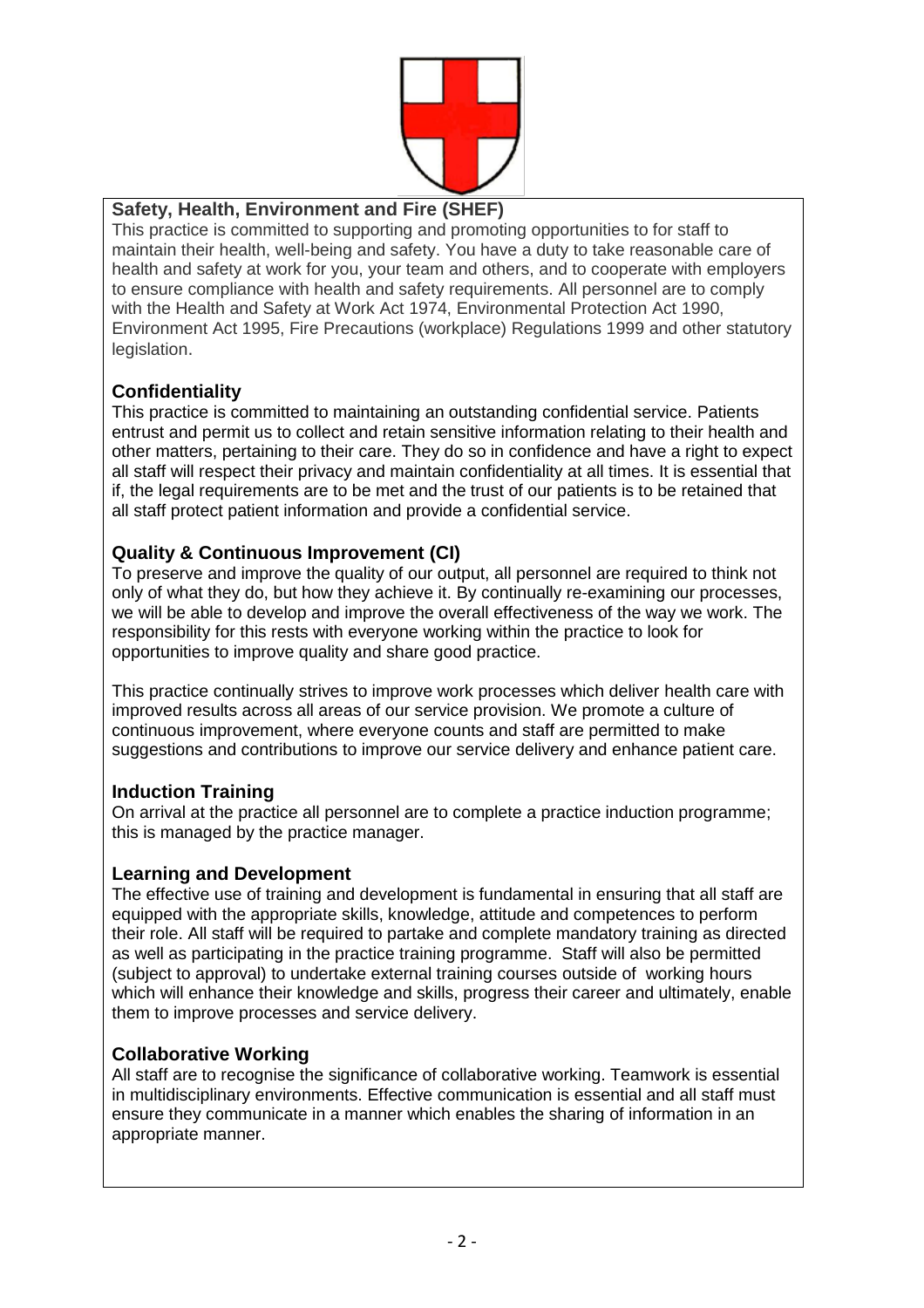

### **Service Delivery**

Staff at St Georges Surgery must adhere to the information contained with practice policies and regional directives, ensuring protocols are adhered to at all times. Staff will be given detailed information during the induction process regarding policy and procedure.

## **Security**

The security of the practice is the responsibility of all personnel. Staff must ensure they remain vigilant at all times and report any suspicious activity immediately to their line manager. Under no circumstances are staff to share the codes for the door locks to anyone and are to ensure that restricted areas remain effectively secured.

## **Professional Conduct**

At St Georges Surgery, staff are required to dress appropriately for their role. Administrative staff will be provided with a uniform whilst clinical staff must dress in accordance with their role.

### **Leave**

All personnel are entitled to take leave. The practice manager and office manager are to ensure all of their staff are afforded the opportunity to take a minimum of 20 days leave each year, and should be encouraged to take all of their leave entitlement.

#### **Primary Responsibilities**

The following are the core responsibilities of the Admin Support Officer to the practice manager. There may be on occasion, a requirement to carry out other tasks; this will be dependent upon factors such as workload and staffing levels.

- a. Supporting the PM as required with projects, systems and procedures
- b. Undertaking tasks as directed by the PM in areas of change management and continuous improvement
- c. Providing key performance information as requested
- d. Supporting the PM in monitoring compliance with health and safety legislation, providing leadership and direction for staff
- e. Contributing to the development, implementation and embedding of an effective practice training programme for all staff
- f. Managing the surgery e-mail inbox
- g. In the absence of the secretary; type referral letters, process routine and 2 week wait referrals through e-Referral and any other secretarial duties
- h. Coordinating the practice diary, ensuring meetings are scheduled appropriately
- i. Coordinating internal and external meeting arrangements, preparing agendas and producing minutes for meetings such as PPG, MDT, Safeguarding and practice meetings
- j. Drafting of the patients survey
- k. Supporting the PM in the maintenance of the practice and NHS Choices website
- l. Working with Medicines Management ensuring performance targets are met and audits completed
- m. Review and monitor local QOEST enhanced service
- n. Manage QOF throughout the year ensuring the practice achievement is maintained/improved